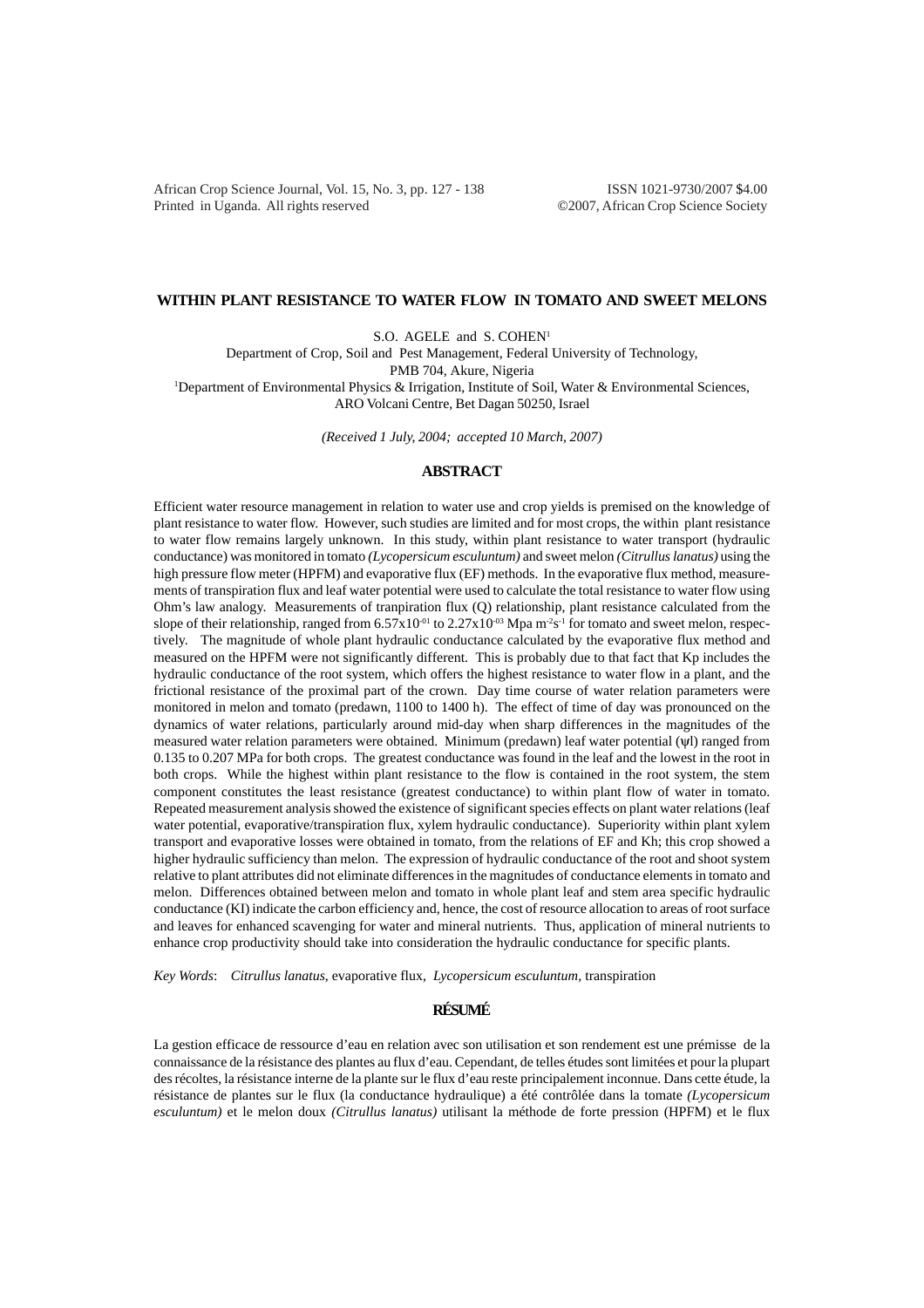## 128 S.O. AGELE and S. COHEN

d'évaporation (EF). Dans la méthode de flux d'évaporation, les mesures de flux de transpiration et de potentiel d'eau de feuille ont été utilisées pour calculer la résistance totale en utilisant l'analogie de loi d'Ohm. La relation entre les mesures de flux de transpiration (Q) et la résistance des plantes a été calculé, la pente de cette relation, était entre 6.57x10<sup>-1</sup> à 2.27x10<sup>-3</sup> MPa m<sup>-2</sup>s<sup>-1</sup> pour la tomate et le melon doux, respectivement. La grandeur de la conductance hydraulique de la plante entière prédite par la méthode de flux d'évaporation et mesuré sur le HPFM n'était pas significativement différente. Ceci est probablement en raison du fait que Kp inclut la conductance hydraulique du système fondamental, qui offre la plus haute résistance au le flux dans une plante, et la résistance de friction de la partie proche de la couronne. L'effet du temps de la journée sur les paramètres d'eau a été contrôlé dans le melon et la tomate (de 11.00 à 14.00 h). L'effet du temps a été prononcé sur la dynamique de relations d'eau, particulièrement autour du midi quand les différences tranchantes en grandeur des paramètres de relation d'eau mesurés ont été obtenues. Le potentiel d'eau minimal de feuille était compris entre 0,135 et 0,207 MPa pour les deux récoltes. La plus grande conductance a été trouvée dans la feuille et le plus bas dans la racine dans les deux récoltes. Pendant que la plus grande la résistance interne de la plante au flux est contenue dans le système fondamental, le composant de tige présentait la moindre résistance (la plus grande conductance) au flux d'eau dans la tomate. L'analyse répétée de mesure a montré l'existence d'effets d'espèce significatifs sur les relations d'eau des plantes (le potentiel d'eau de feuille, le flux de d'évaporation transpiration, la conductance hydraulique du xylem). La supériorité dans le transport de xylem de plante et dans les pertes d'évaporation a été obtenue dans la tomate, concernant EF et de Kh; cette récolte a montré une efficacité hydraulique supérieure au melon. L'expression de la conductance hydraulique de la racine et le système relatif aux attributs de la plante n'a pas éliminé les différences dans les grandeurs de la conductance dans la tomate et le melon. Les différences ont été obtenu entre le melon et la tomate dans la feuille de la plante entière et le secteur de tige pour la conductance hydraulique spécifique (KI) indiquant l'efficacité du carbone et, donc, le coût d'allocation de ressource aux secteurs de surface et de feuilles fondamentales pour améliorer la récupération de l'eau et de nutriments minéraux. Ainsi, l'application de nutriments minéraux pour améliorer la productivité de récolte doit prendre en considération la conductance hydraulique des plantes.

*Mots Clés*: *Citrullus lanatus*, flux d'évaporation, *Lycopersicum esculuntum,* transpiration

## **INTRODUCTION**

The hydraulic transport efficiency of a plant is an important ecophysiological determinant of survival and growth under varying environmental conditions; for example, soil and air drought. Plant resistance is modulated by changes in the status of water conducting system, water transport processes in addition to biological or physiological regulations. Within plant, resistance in the root to leaf water flow pathway is not constant, but increases with decreases in transpiration flux (Steudle, 1994). In addition, whole plant water balance may depend more on the changes in the physical status of the plant water conducting system than on biological regulation of root water permeability (LoGullo *et al.,* 2003).

The ability of plants to maintain a favourable water status is dependent on the resistance to water flow in the Soil-Plant-atmosphere coupling (SPAC) (Jones *et al*., 1982; Ruggiero *et al.*, 2003). Total resistance (Rtotal) in the water transport

pathway in the SPAC controls water flow, however, the resistance that most limits plant water uptake is subject to debate (Ruggiero *et al*., 1999). Under non-limiting soil water status, within plant resistance dominates soil resistance to water flow; however, increases in total resistance in the SPAC may be due to increase in soil resistance (conductivity of the unsaturated soil), or higher resistance in the liquid water flow within the plant than in the soil. Within the plant, root resistance to water flow is predominant with xylem axial resistances smaller than the radial resistance (Tyree and Sperry, 1989), however, soil hydrailic resistance and root densities would be limiting resistance in dry soils (LoGullo *et al*., 2003).

Environmental factors may trigger responses in the components of the total resistance to water flow in crops. Plant hydraulic properties change in response to the internal and external cues and environmental factors (Zhu and Steudle, 1991; Ruggiero *et al*., 2003). In plants, morphological or physiological adjustments are known to be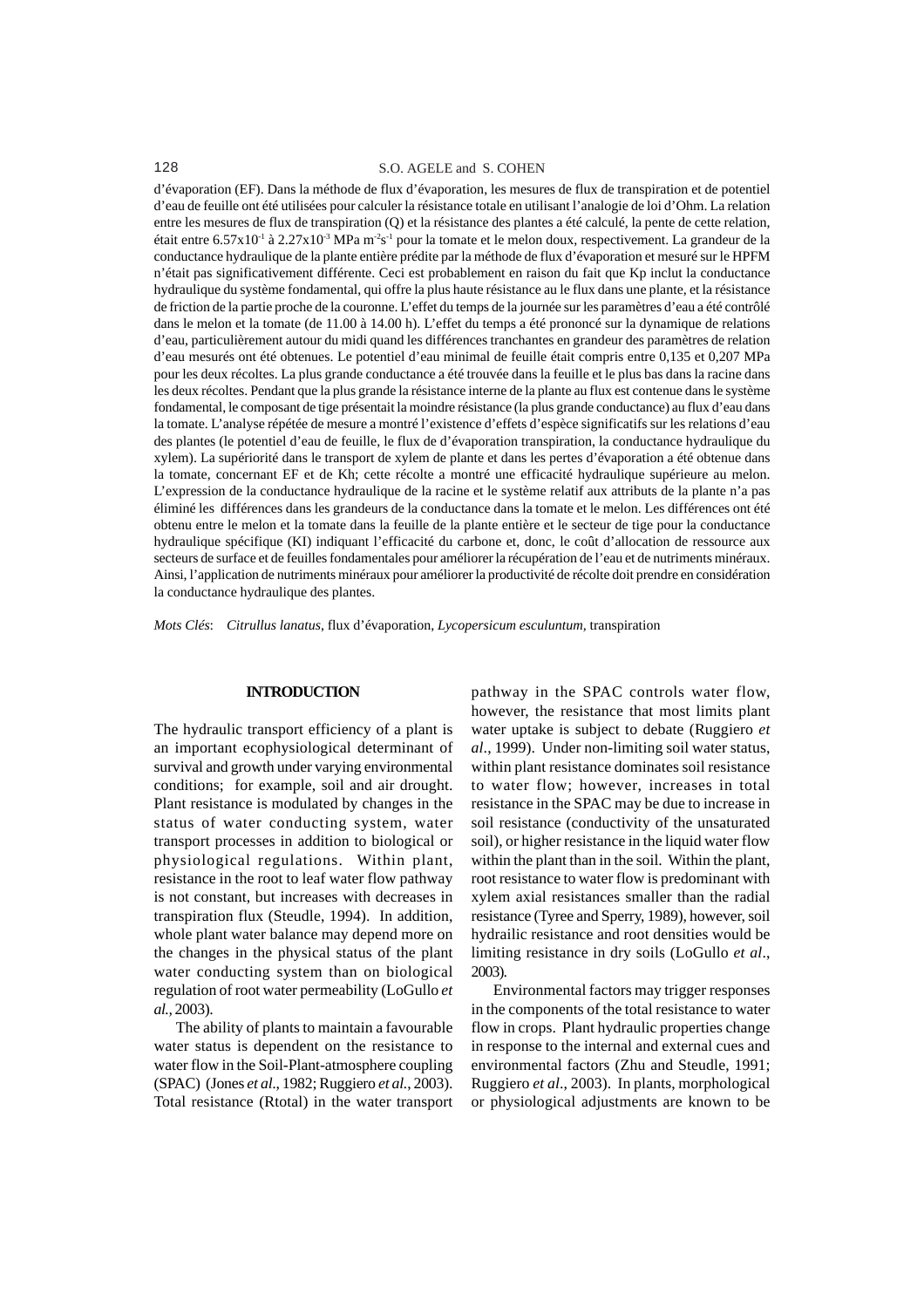associated with the maintainance of homeostatis of physiological funtions (Gyenge *et al*., 2003; Sobrado, 2003; Tyree, 2003). Differences in the transport of water to leaf surfaces and separate control of water use ecophysiological attribute with impact on the performance of a species in contrasting habitats (Gyenge *et al*., 2003; Sobrado 2003). Hence, high transpiration rates via within plant water transport efficiencies would sustain biomass accumulation and, hence, survival and growth. Therefore, the plasticity of the hydraulic system is useful input in breeding programmes for crop varieties adapted for cultivation under varying environmental conditions (Mencuccini, 2003; Tyree, 2003).

Soil-Plant-atmosphere coupling (SPAC) explain the control exercised by the soil and the atmospheric conditions (environments) on plant processes. Literature shows that changes in plant water relation parameters like leaf water status and stomatal response can be explained in terms of changes in the hydraulic architecture of plants (Zimmermann, 1983; Tyree and Cochard, 1996; Saslleo *et al*., 2000).

Extensive studies have been reported for woody species (trees) on the role/mechanisms of hydraulics and stomatal conductances in the soil-plant-atmosphere continuum (Ruggiero *et al.*, 1999; Tsuda and Tyree, 1999; LoGullo *et al*., 2003); however only a few studies have addressed these issues in annual crops (Ruggiero *et al*., 1999; 2003) and very little is known about tropical crops under rainfed agriculture. The dependence of the hydraulic property on the water relation of root and leaf and the functional linkage of stomata conductance (gs) of the leaves to the hydraulic conductance of the soil-leaf continum merits further studies among crop species (Sperry, 2000). Among herbaceous species, there is need to quantify components and magnitudes of variations of the resistance to water flow during growth cycle in terms of the effects of such variations or response on the water flow and implications for survival and productivity under varied weather environments of the growing seasons.

The understanding of plant water relations in crop species have implications for crop water use, crop survival, functioning and productivity in contrasting habitats/growing environmental

conditions, and therefore, to water resources planning and management. Knowledge of water use is required to manage the water status of crops for a desired performance over the season in a given climate and to the maintenance of ecosystem water balance. Since evaporation from the soil and canopies of vegetation and transpiration of crop species (weeds) need to be combined in order to infer whole ecosystem water use, an important component of water resources management. Extrapolation of water consumption by agricultural crops in the humid tropics from published data from other agroecologies may not be valid due to differences in soil and soil water holding properties, rainfall events and other weather variables and biological interactions in tropical humid ecosystems. Although, reliable estimates of crop water use can be obtained from local water balance studies, there is however, scanty data base on daily water requirement of field crops in tropics.

This study focused on the identification of plant water potential and hydraulic conductance in relation to the soil-plant-atmosphere continuum (SPAC). Improved understanding of the basic biology of water ecophysiology of crops from tropical agroecologies will facilitate guided application of mineral nutrients to improve water use efficiency and overall crop yield.

#### **MATERIALS AND METHODS**

The whole plant hydraulic architecture (resistance in the flow pathway of water in the SPAC from the soil-root-stem-leaf), evaporative flux and plant water potential were examined in some cultivars of tomato and sweet melon grown in the screenhouse. The hydraulic conducganceplant water potential  $k(\Psi)$  functions, (an index of transpiration induced water potential changes in the soil-leaf continuum), over the entire flow path was established towards the evaluation of hydraulic limits in the soil-leaf continuum. The hydraulic characteristics of melon and tomato was estimated from measurements of transpirational water loss rate (EL) and water potential (ψL) measured between pre- dawn and afternoon hours. During the sampling periods, transpiration flux and leaf water potentials were monitored. The soil and total plant resitance to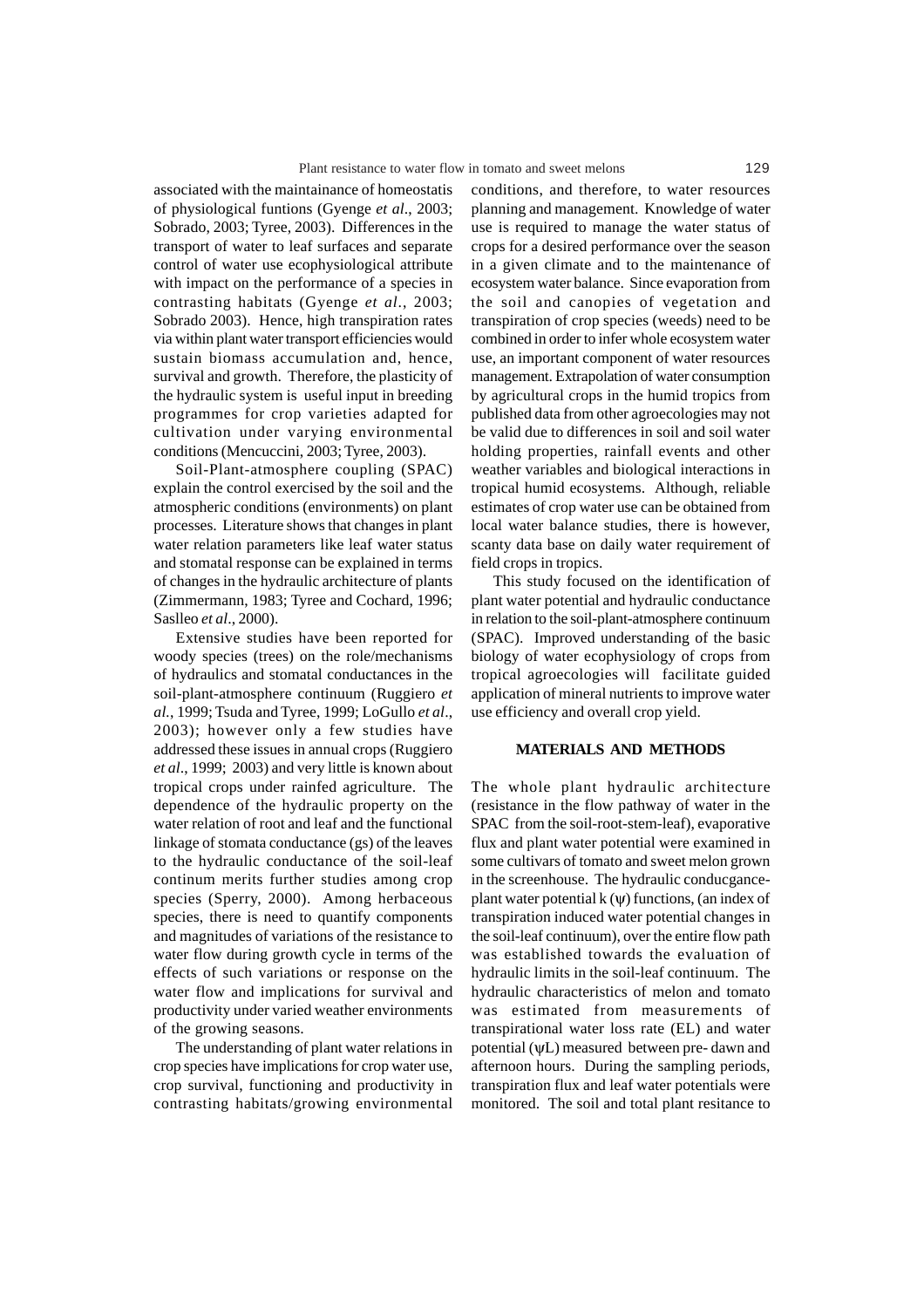water flow was calculated from slope of the relationship between water potential drop (change  $\psi$ ) and root water uptake (Q). Plant resistance was estimated for the measurements of transpirational water loss rate (EL) and water potential (ψL) day using the Ohm's law analogy as  $Rp = (\psi R - \psi L)/Q$ . Transients and quasi-steady state mode were used in the measurement of conductance parameters (root, shoot, stem and leaf conductances), using a high pressure flow meter (HPFM, Dynamax, Houston). The theory of operation of the HPFM is discussed in more detail in Tyree *et al*. (1995). Through a watertight seal between the HPFM and the apical end of the plant selection, the HPFM was attached to the root and shoot system separately after cutting and clean shaven under water. A water-tight seal was produced using compression fittings manufactured by Dynamx. Water pressure was increased steadily from 0 to 0.5 Mpa at a constant rate of kPas-1, while measuring flow, F and applied pressure Pi every few seconds.

For each parameter (root, shoot, stem and leaf), the slope of the relationship between F and Pi was taken as the hydraulic conductance (Tyree *et al*., 1995). The resistance element (R) was calculated from the inverse of K. Shoots were cut off while immersed in water and connected immediately to HPFM. The pressure was increased to 0.03 MPa and the shoot hydraulic conductance (Ksh) was measured in the steadystate mode (i.e. maintaining constant the pressure applied and measuring the corresponding flow). After about 30 minutes, leaves appeared to be infiltrated (perfused) with water as indicated by the change in colour and water dripping from the stomata), and the flow became stable. The hydraulic conductance of the leafy shoot was calculated as the ratio of the recorded flow to the pressure differences applied (P). The leaf blades were removed and the new hydraulic conductances of the leafless shoot (Kstem) was measured. Leaves can be regarded as having conductances in series with the stem because resistances (inverse of conductances) are additive in series, leaf hydraulic conductance (KI) was calculated by the difference in resistances as measured in leafy and leafless shoots (Tsuda and Turee, 2000). Total leaf surface area of each of the shoot was measured using a Delta T leaf meter. The cross-section of root and stem segments were measured using an electronic caliper.

The hydraulic conductance parameters were scaled to root surface cross section area and leaf area of the shoot system. This was to enable examination of the physiological and ecological functions of the hydraulic conductances in terms of carbon cost to provide efficient hydraulic pathways and, hence, the adaptive advantage of a species/cultivar. The carbon efficiency of roots measurable in terms of root surface (cross section) area yields some measure of the cost of resource allocation (i.e., carbon investment by enhanced scavenging for water and mineral nutrients).

# **RESULTS AND DISCUSSION**

Repeated measurement analysis of the parameters used to characterise plant water relations (1wp, EF and Kh) highlighted marked differences in melon and tomato. Figures 1 - 3 show the day time courses (at 10, 12 and 1400 hours), while time component of predawn hour was included leaf water potential measurement) of leaf water potential, evaporative or transpiration fluxed (EF) and whole plant hydraulic conductance (Kh) obtained by EF method. Although significant species effects were obtained in the values of Iwp, EF and Kh, these parameters were sensitive to time and weather events of the day. Leaf water potential (Iwp) was charactersised by a decreasing trend from predawn values towards the afternoon hours in both melon and tomato (Fig. 1). Although melon displayed a more steady decrease compared to the sharp decline in tomato's Iwp during the afternoon, lower values of leaf water potential were obtained at noon compared to 1300 and 1400 hours in both species. No important differences were obtained between tomato and melon in magnitudes of predawn leaf water potential. High predawn Iwp is attributable to tugor recovery from night time rehydration of the plant.

The shapers of day time courses of EF and Kh were similar (Figs. 2 and 3), however, there were differences in their magnitudes from morning to mid- afternoon. The day time dynamics of EF and Kh showed increases in magnitudes from 1000 to 1200 h when these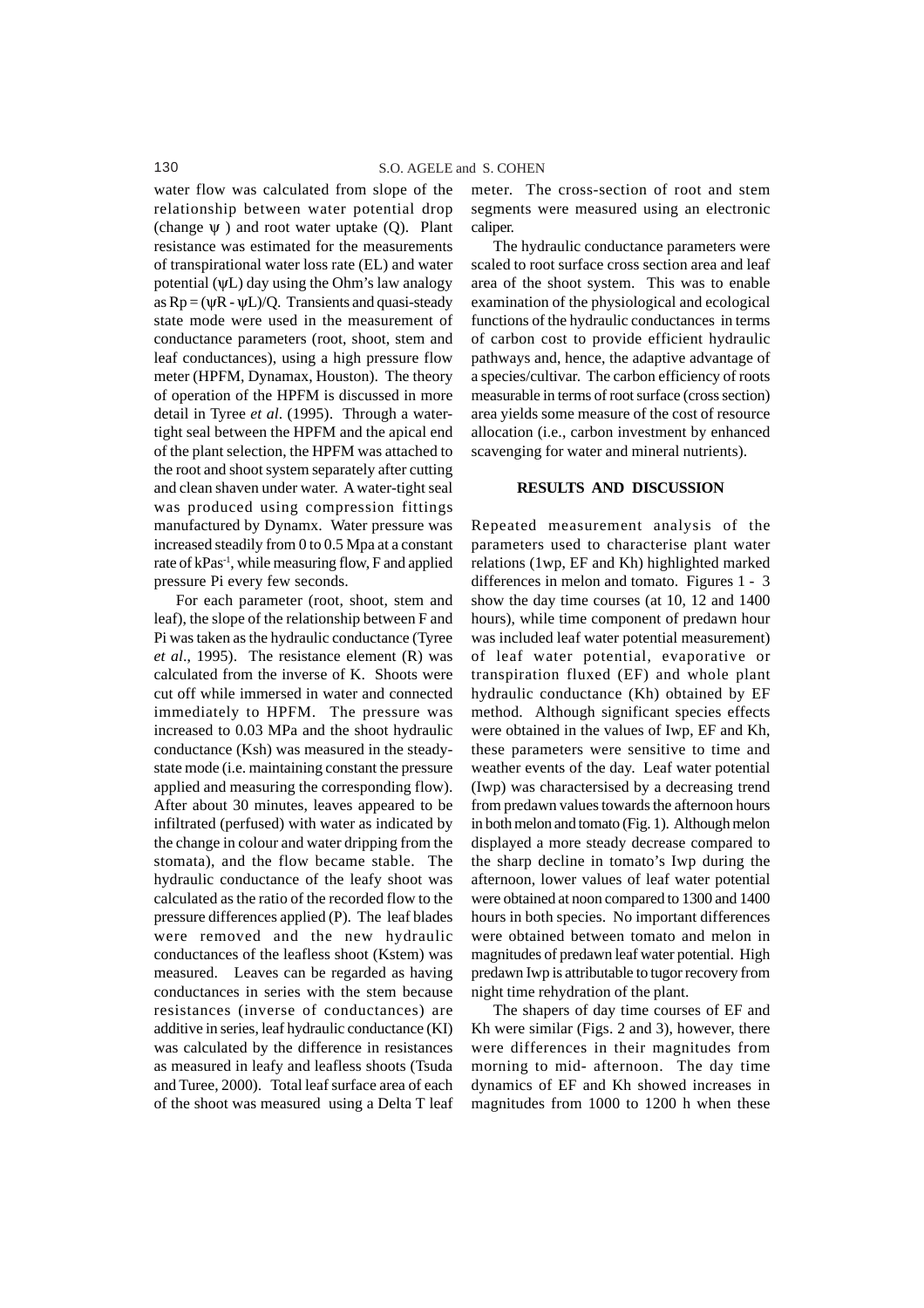Figure 1. Daily time course of leaf water potential in melon and tomato.

Figure 2. Daily time course of evaporative flux in melon and tomato.

attributes attained peak values. Evaporative flux displayed steady increases in its magnitudes from early morning (1000 to 1400 h) (Fig. 2), while Kh declined gradually from sun rise to noon (Fig. 3). Daytime oscillation of water relation parameters may be sensitive to weather events of the day. Tomato had larger day time fluctuations in Iwp than melon, but the two

species exhibited a similar trend in Iwp at midday (the characteristic midday depression of Iwp).

The rate of change of Iwp during given interval of time during the day appear to relate to changes in EF and Kh. Daytime dynamics of Iwp, therefore, characterise the effects of species on water relations, as the effects of IWP was pronounced on daily cycles of hydration and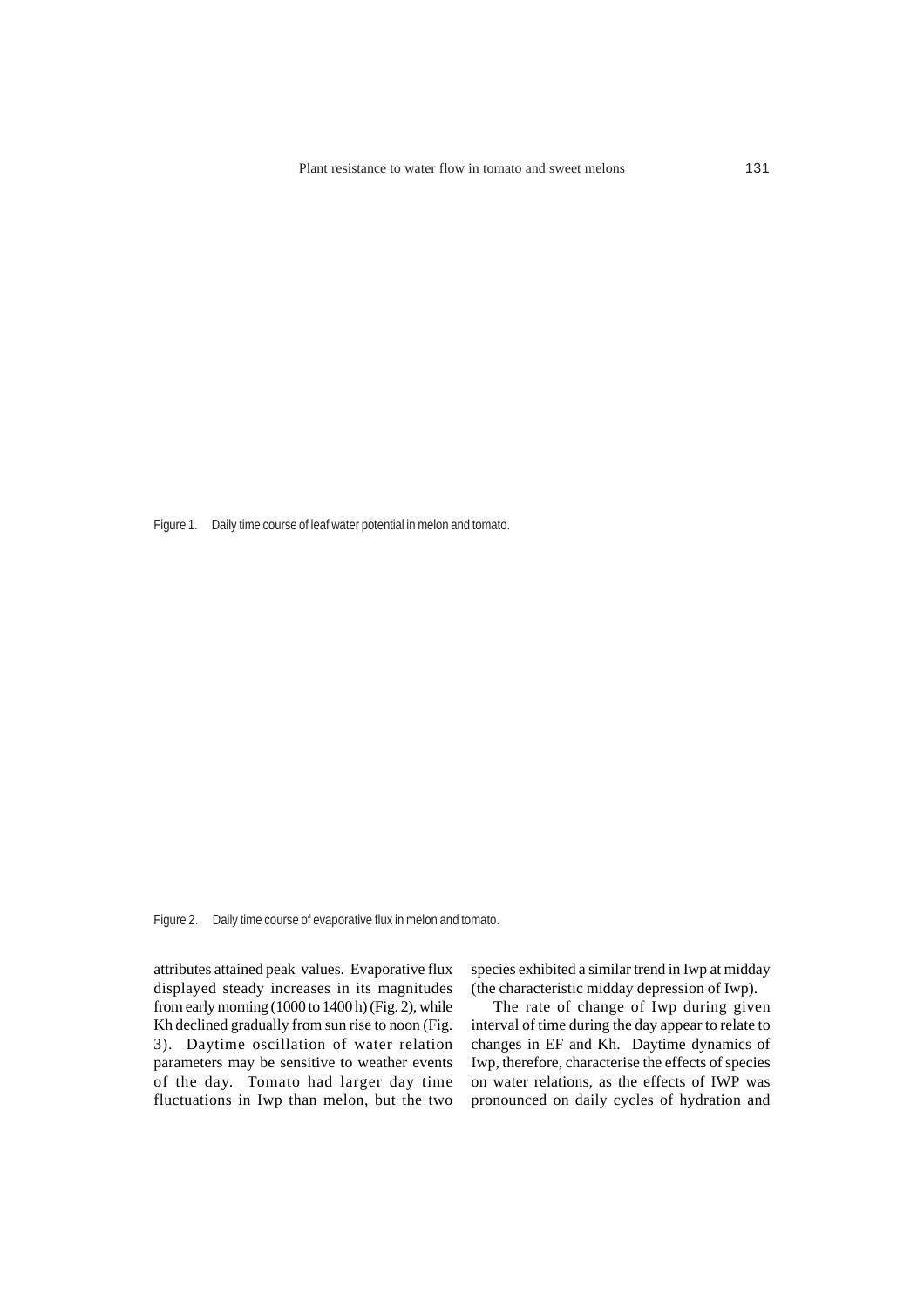Figure 3. Daily time course of hydraulic conductance in melon and tomato.

dehydration. High predawn Iwp and low EF and K in the mornings when plants are close to full hydration, reverse trends in the magnitudes of these parameters in the afternoon hours (11-1400 h) following midday depressions of Iwp. Air temperatures and evaporative demand drive the diurnal course of Iwp and EF, the day time rate of change of EF relates to Kh and may be driven by weather events.

Differences in daytime rate of changes of EF relates to Kh and may be driven by weather events. These daytime trends of Iwp between the species may also indicate differences in water consumption. Large canopy and vigour of growth induces greater plant water usage and positively influences EF and K in tomato. Tomato had higher IwP at predawn than at midday; the effects of high predawn Iwp positively translate to a higher midday Iwp in tomato. This may be explained by the differences in water absorption capacity of the root system compared to EF of canopy or a high Kh of the root system. Early in the morning, when temperature was mild, Kh did not keep pace with EF presumably due to high Iwp; towards midday period (Figs. 4 and 5), evaporative flux (EF) lagged behind hydraulic conductance but the deviation became pronounced from 1000 h to 1400 h. Superior within plant xylem transport and evaporative losses were obtained in tomato; from the relations of EF and Kh, this crop showed a higher hydraulic sufficiency than melon. The implications of hydraulic sufficiency for water use and productivity (carbon assimilation) in plants is reported in literature (Mencuccini, 2003; Stiller *et al*., 2003; Tyree, 2003). Physiological processes can explain the deviation of hydraulic conductance from transpirational water loss. Some amount of water is necessary to refill the dried tissues before onset of water loss via transpiration. The time lag between xylem water transport (sap flow) and transpiration would help to regenerate an increase in plant water content providing water for transport across the xylem conduits to rehydrate plant organs (Alarcon *et al*., 2000; Meinzer *et al*., 2003).

The refilling of the water capacities of the tissues enhances the restoration of tissue turgor pressure and, hence, predawn leaf water potential. The contribution of water stored in plant tissues to the transpiration stream has been established (Nobel and Jordan, 1983; Meinzer *et al*., 2003). It is known that plant's hydraulic transport efficiency regulates the diurnal and seasonal time scale of water loss; and leaf water status and such regulation is important to carbon assimilation, growth and survival under varying environmental growing conditions (Lo Gullo *et al*., 2003; Tyree, 2003). Since xylem characteristics are important to water transport in plants, a crop's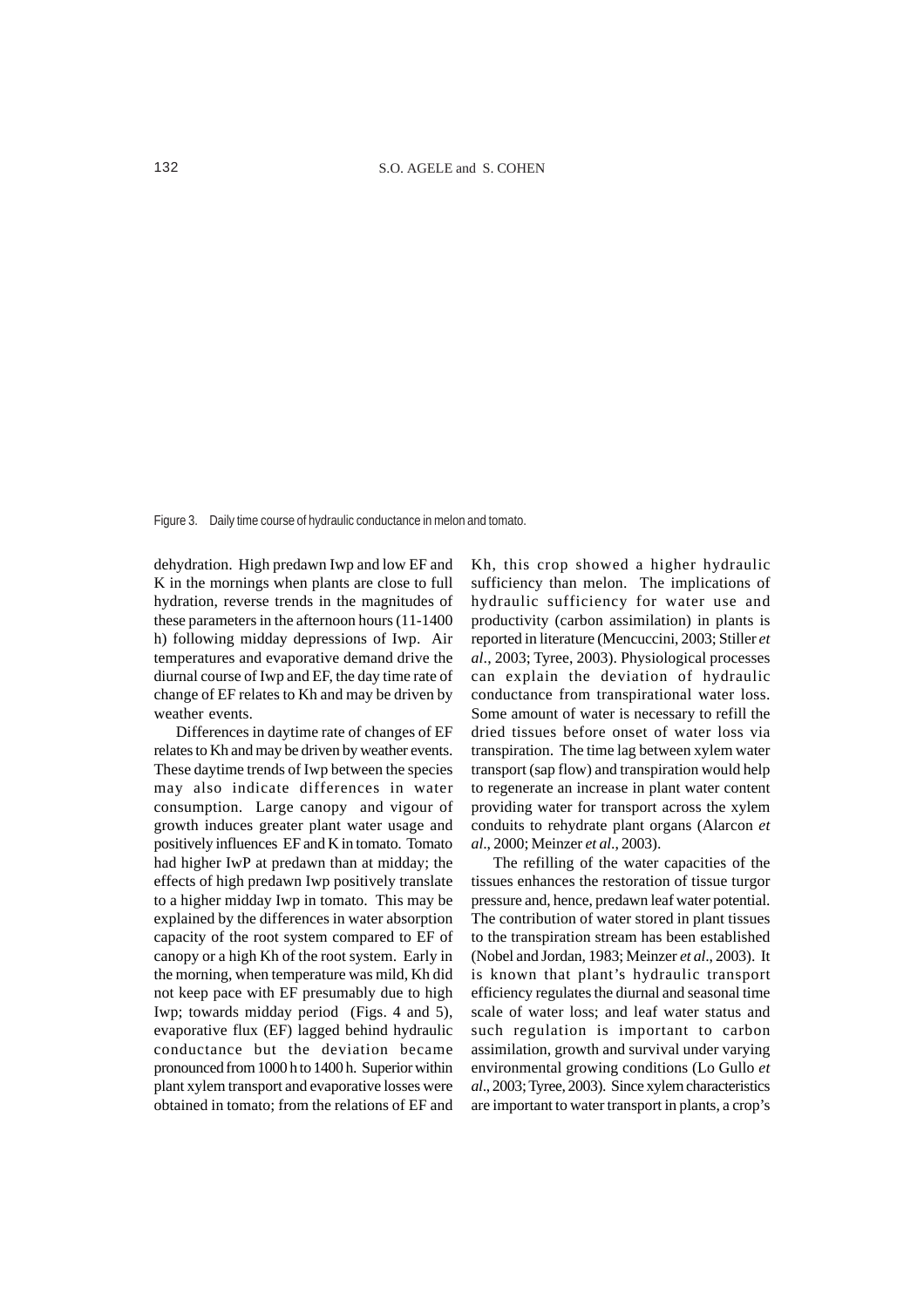Figure 4. Relation of Kh with evaporative flux during day time hours (800 - 1400) in melon.

Figure 5. Relation of Kh with evaporative flux during day time hours (800 - 1400) in tomato.

hydraulic architecture reveals the limitations placed by the resistance in the water transport pathway from the soil to root and leaf surface and, hence, plant productivity. Differences in water use among species/cultivars and the regulations of transpiration in response to soil moisture/climatic regimes can, therefore, be predicted through the theory of hydraulic limitations (Sperry *et al*., 2002). Soil and xylem account for a huge proportion of total path length from soil water source to evaporating surface in the leaf, therefore, the water potential of soil and xylem characteristics of the root and shoot system and, hence, the hydraulic conductance will exert influence on leaf water supply. The ease of water fluxes from the soil to the leaf (canopy) drives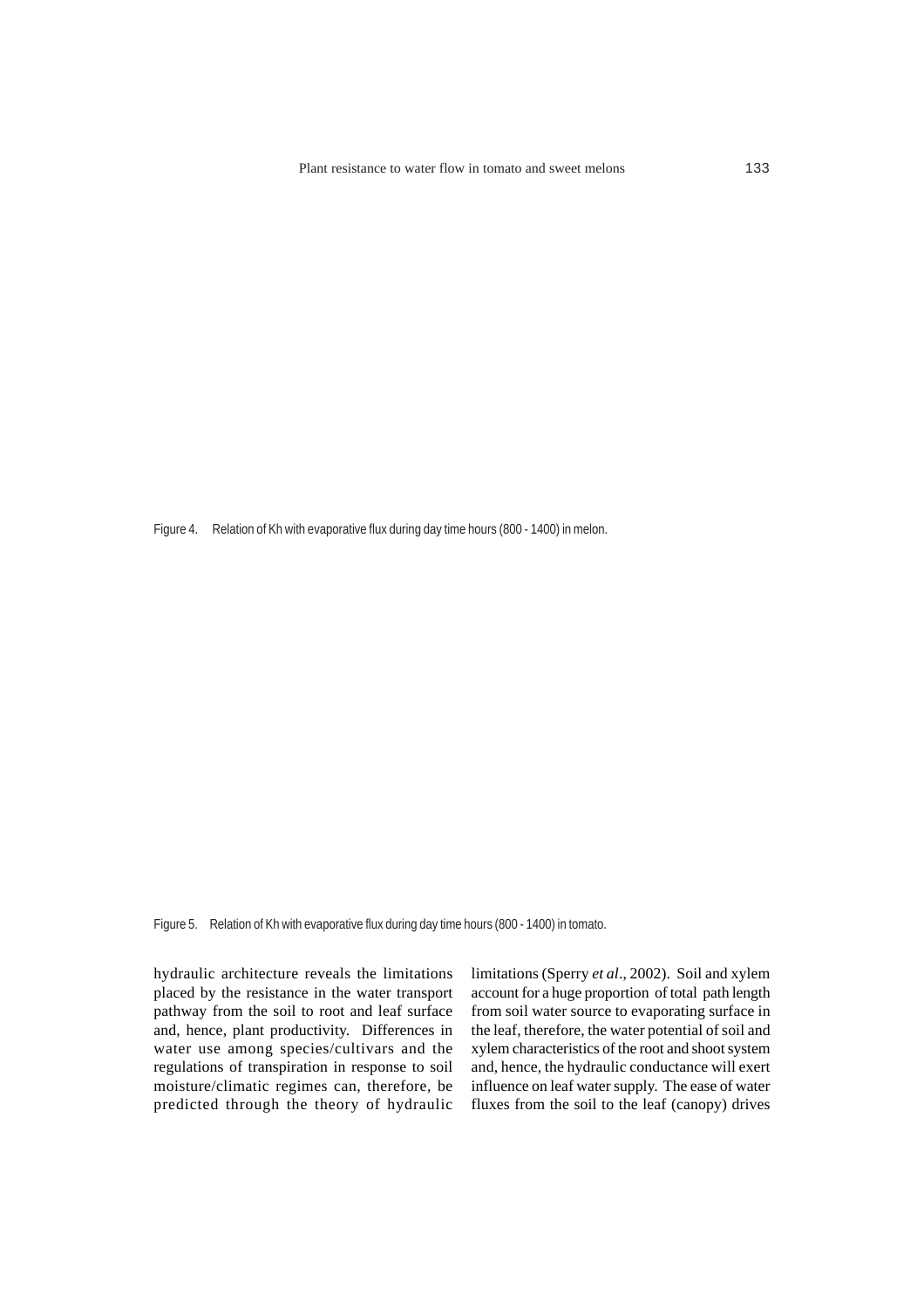the architecture and physiology of plants. Whole plant water balance is, therefore, closely related to changes in component (root/stem/leaf) resistances (Nardini and Salleo, 2000; Tsuda and Tyree, 2000), with high hydraulic resistance from soil to the roots and the leaf blade and low resistance pathway in the stem. Although the resistance to water flow may be constant in a species, large ranges of behaviour occur between species during growth (Ruggiero *et al*., 2003).

The ratio of leaf conductance (Kl) to total plant conductance (Kp) was remarkably high compared to other ratios (Figs. 6 and 7). In melon, it was over two-fold compared to the rations of Ksh, Kstem and Kr. In tomato, the ratio of Kl to Kp was over three-fold over the ratios of Ksh,

Figure 6. Partioning total plant conductance components (melon).

Figure 7. Partioning total plant conductance components (tomato).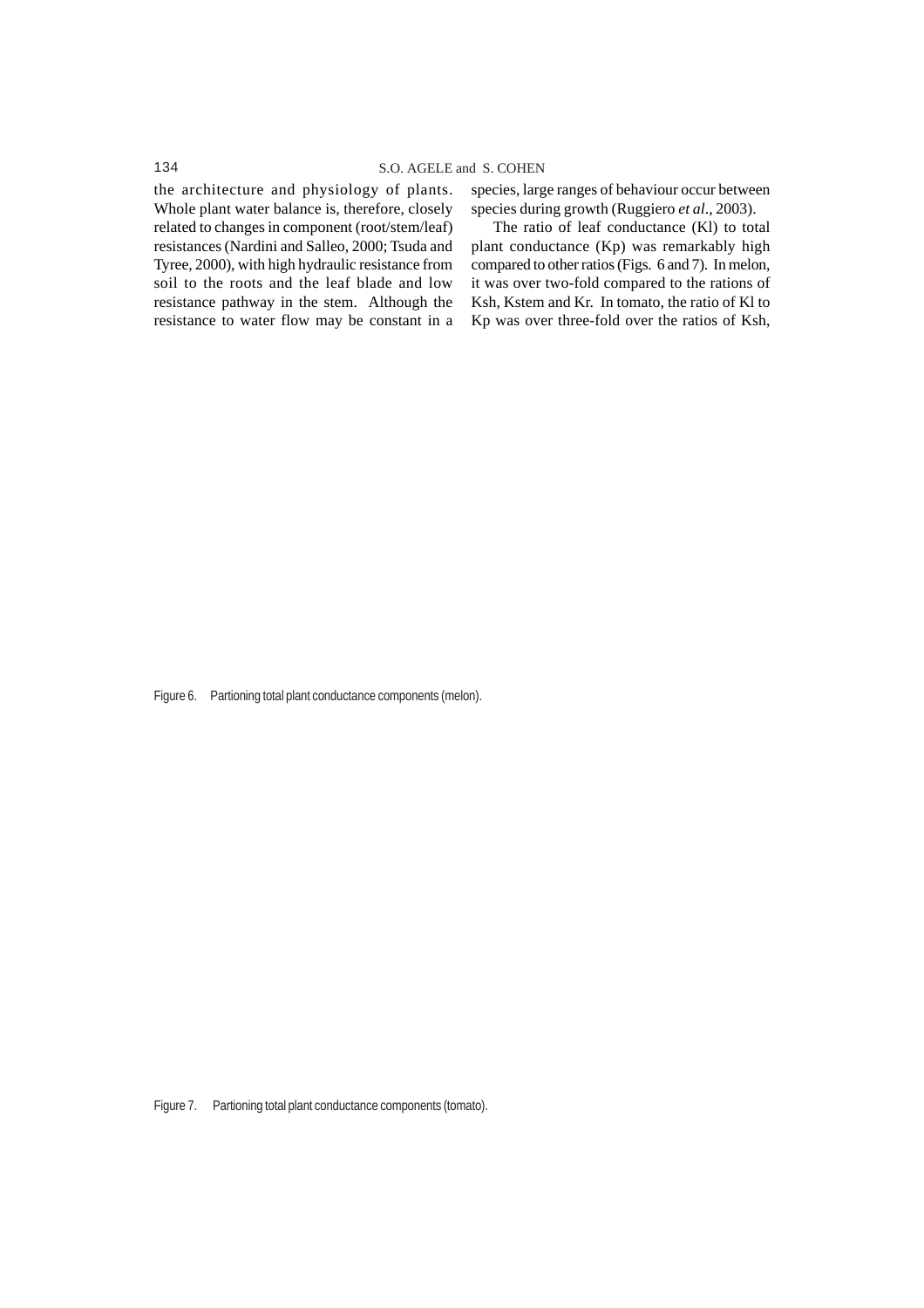Kstem and Kr to Kp. In addition to this, the values of Kr were compared to those Ksh and Kl; this gave higher ratio of Kr to Ksh compared to Kr and Kl in melon and tomato. The ratio of Kr to Ksh is two-fold in melon, it is over ten-fold in tomato, and in both species, the ratio of Kr to Kl is low. The greatest conductance was found in the leaf and the lowest in the root in both melon and tomato. While the highest within plant resistance to the flow of water is contained in the root system, the stem component constitutes the least resistance to within plant flow of water in tomato. The mechanisms underlying differences in water use among species may reside in changes in the magnitudes of component resistances in the water transport pathways of the soil-plant atmosphere interface (SPAC). Hydraulic

characteristics may limit leaf water use efficiency in melon and tomato. Plasticity in hydraulic properties in a crop species may be offered through increasing resistance to water-stress induced xylem cavitations, this is central to the maintenance of an adequate water supply to the foliage (Melcher *et al*., 2003; Sobrado 2003). Tsuda and Tyree (2000) reported that the magnitudes of the resistance in the pathway of water transport is linked to the ability of a plant to maintain a favourable water status, and it may also imply improved efficiency of water use (Jones *et al*., 1982; Ruggiero *et al*., 2003).

Parameters describing the hydraulic efficiency (architecture) of vascular system of tomato and melon were normalised in relation to plant attributes (Tables 1 - 3). The expression of

TABLE 1. Summary of conductance elements measured in melon and tomato by evaporative flux method

| Plant<br>species | Average<br>dw/dt | Potentials (MPa) |             | Conductance<br>(g/s plant/MPa) | Leaf spec. K               | Stem spec. K<br>$($ kg m <sup>2</sup> /s/MPa) |  |
|------------------|------------------|------------------|-------------|--------------------------------|----------------------------|-----------------------------------------------|--|
|                  | (g/s plant)      | Soil             | <b>Stem</b> |                                | (kq m <sup>2</sup> /s/MPa) |                                               |  |
| Tomato           | 42.2             | 0.135            | 0.89        | 6.57e-01                       | 7.00e-02                   | $2.06e + 00$                                  |  |
| Melon            | 5.13e-03         | 2.07e-01         | 4.95e-01    | 2.27e-02                       | 3.79e-07                   | 5.84e-05                                      |  |

TABLE 2. Summary of conductance elements measured in melon and tomato by high pressure flow meter (HPFM)

| Plant<br>spp. | <b>Stem</b><br>diam (mm) | Steam<br>area (m <sup>2</sup> ) | Leaf area<br>(m <sup>2</sup> ) | Huber<br>values<br>(stem area/<br>leaf area) |          | Conductance (K) |                                   |            | Kleaf    |
|---------------|--------------------------|---------------------------------|--------------------------------|----------------------------------------------|----------|-----------------|-----------------------------------|------------|----------|
|               |                          |                                 |                                |                                              | Kshoot   | Kstem           | Kroot<br>(kq m <sup>2</sup> /Mpa) |            |          |
| Melon         | $6.27e+00$               | $3.12e-0.5$                     | 1.06e-01                       | 2.95e-03                                     | 1.30e-05 | 1.87e-05        | 1.48e-05                          | 6.92e-06   | 4.26e-05 |
| Tomato        | $1.08e + 01$             | 9.24e-05                        | 2.20e-01                       | $4.20e-03$                                   | 1.45e-04 | 1.81e-04        | 6.31e-05                          | $5.49e-03$ | 1.68e-03 |

TABLE 3. Conductance elements (from HPFM) normalised by plant attributes (areas of leaf area and stem cross section)

| Plant<br>spp. | Leaf specific conductance |                   |      |       | Stem specific conductance |                                                                                         |      |                            |       |      |
|---------------|---------------------------|-------------------|------|-------|---------------------------|-----------------------------------------------------------------------------------------|------|----------------------------|-------|------|
|               | Shoot                     | <b>Stem</b>       | root | plant | leaf                      | Shoot                                                                                   | stem | root                       | plant | leaf |
| Melon         | 1.23e-04                  | 1.75e-04          |      |       |                           | 1.40e-04    6.53e-04    4.02e-03    4.17e-01    6.00e-01                                |      | 4.74e-01 2.22e-02 1.37e+00 |       |      |
| Tomato        |                           | 8.15e-04 9.52e-04 |      |       |                           | $3.69e-04$ $2.87e-02$ $7.28e-04$ $1.04e+01$ $1.16e+01$ $4.89e+00$ $3.41e+02$ $1.41e+01$ |      |                            |       |      |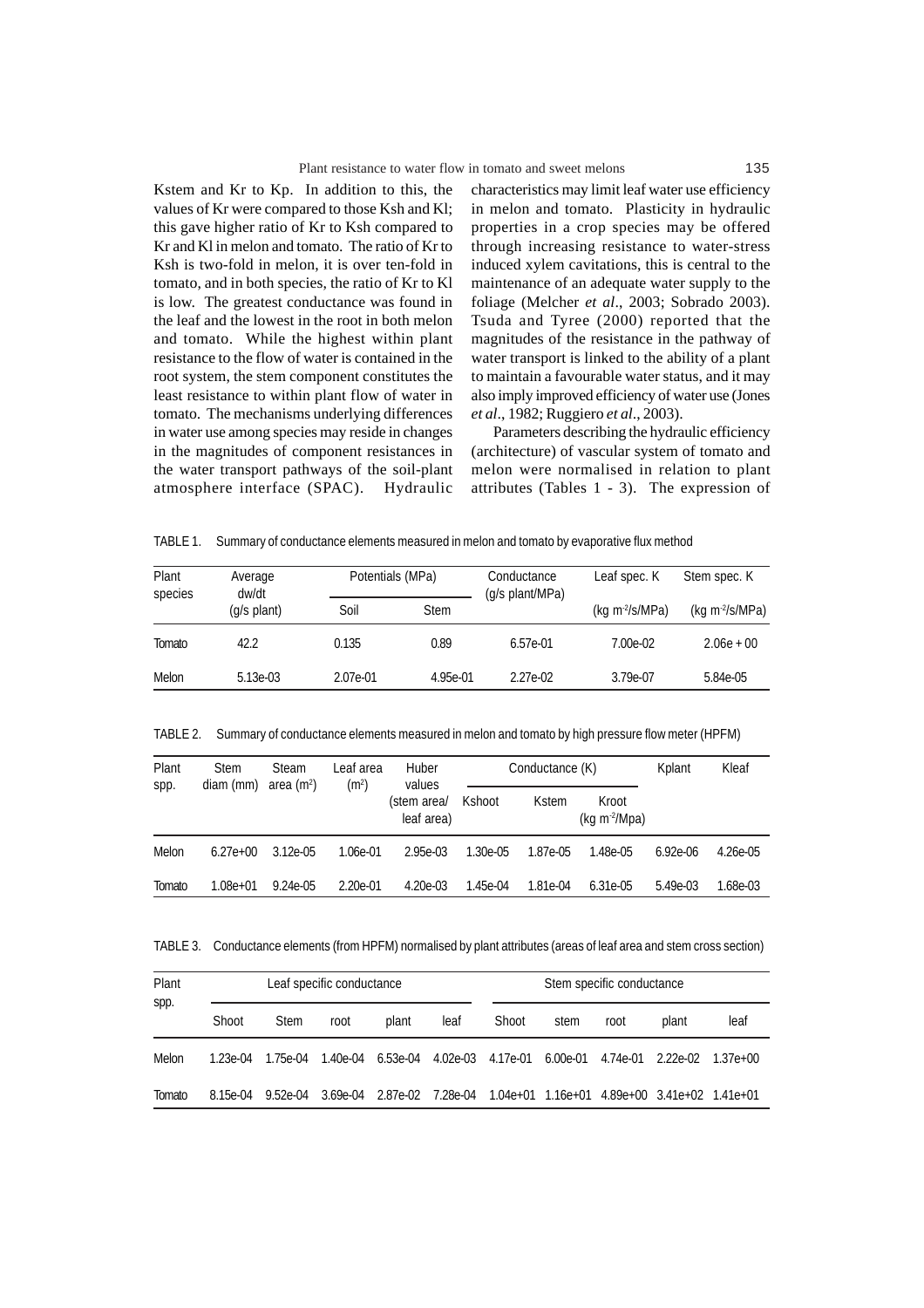hydraulic conductance of the root and shoot system relative to plant attributes (areas of leaf and stem cross sections) did not eliminate differences in the magnitude of conductance elements in tomato and melon. Differences between melon and tomato in whole plant leaf and stem area specific hydraulic conductance were obtained in this study. The description of hydraulic efficiency of in relation to plant attributes (areas of root surface and leaves; Kr/ rA, Kr/IA), yield some measure of the cost of resource allocation. There were variations in tomato and melon in terms of carbon investment for enhanced scavenging for water and mineral nutrients. Specific conductance parameters could relate to the necessities for modification of leaf area during growth to maintain constancy of hydraulic sufficiency to meet the water use demand by the canopy. The physiological and ecological functions of the hydraulic conductance in terms of carbon cost to provide efficient hydraulic pathways in the plant's organs, could confer some adaptive advantage to a species. In plants, morphological or physiological adjustments are known to be associated with the maintenance of homeostasis of physiological functions (Gyenge *et al*., 2003; Sobrado, 2003; Tyree, 2003). Hydraulic architecture governs the pattern of canopy water use (transpiration rates), therefore, the sufficiency of the within plant xylem transport would have implications for efficiency of water use and productivity in the two species studied. Specific conductance parameters offer explanation for the necessities for modification of leaf area to maintain constancy of hydraulic sufficiency during growth in order to meet the water use demand of the canopy.

In melon and tomato, crop water use and biomass accumulation (leaf area) adjust to water transport capacity, and higher conductance and higher stem/leaf area ratio (Huber values), were characteristics of tomato (size dependent functional modifications). High transpiration water loss requires high water uptake rates and, hence, the need for high hydraulic conductance to meet the demand of the canopy. Differences in the transport of water to leaf surfaces and separate control of water use, explains the tradeoff between water transport and leaf water use

efficiency; an ecophysiological attribute with impact on the performance of a species in contrasting habitats (Gyenge *et al*., 2003; Sobrado, 2003). Studies have shown that leaf conductance positively relate to stomatal conductance, the stomata respond to Kl because changes in xylem conductance influences plant water status particularly leaf water status at the downstream end of the flow pathway (Three and Ewers, 1991; Hubbard *et al* 2001; Sobrado, 2003). The stomata respond to a variety of water relation parameters which are governed by a plant's hydraulic architecture; therefore, gas exchange (stomatal conductance of gases) and, hence, carbon assimilation are responsive to changes in the hydraulic conductance of the soil to leaf pathway under varying environmental growing conditions (Hubbard *et al.,* 2001; Stiller *et al*., 2003).

The relationship between calculated whole plant hyradulic conductance (Kp measured with the evaporative flux method) and shoot conductance (Ksh measured on the HPFM) appears close. This is attributable to the fact that Kp includes the hydraulic conductance of the root system, which offers the highest resistance to water flow in a plant, and the frictional resistance of the proximal part of the crown. In addition, in both evaporative flux and HPFM methods, the hydraulic conductance elements were of higher magnitudes in tomato than melon. Plant hydraulic architecture is a function of xylem conduit dimensions (Tyree and Zimmermann, 2002; Cohen *et al*., 2003) and of the soil-root stele radial water pathway (Steudle and Heydt, 1997; Rieger and Litvin, 1999). These features which are genetically determined (Kavanagh *et al*., 1999), influence maximum leaf conductance compatible with maintenance of the sufficiency of the xylem system (Nardinin and Salleo, 2000). A high hydraulic conductance is known to be advantageous to plants in terms of efficiency of water and nutrient transport to leaves and, hence, high growth potential (as in the case with tomato). However, high hydraulic conductance due to wide and long xylem conduits might increase the vulnerability to caviation of plants (Tyree *et al*., 1994a; Nardinini and Tyree, 1999), and hence, the risk of xylem failure or dysfunction. Although, vulnerability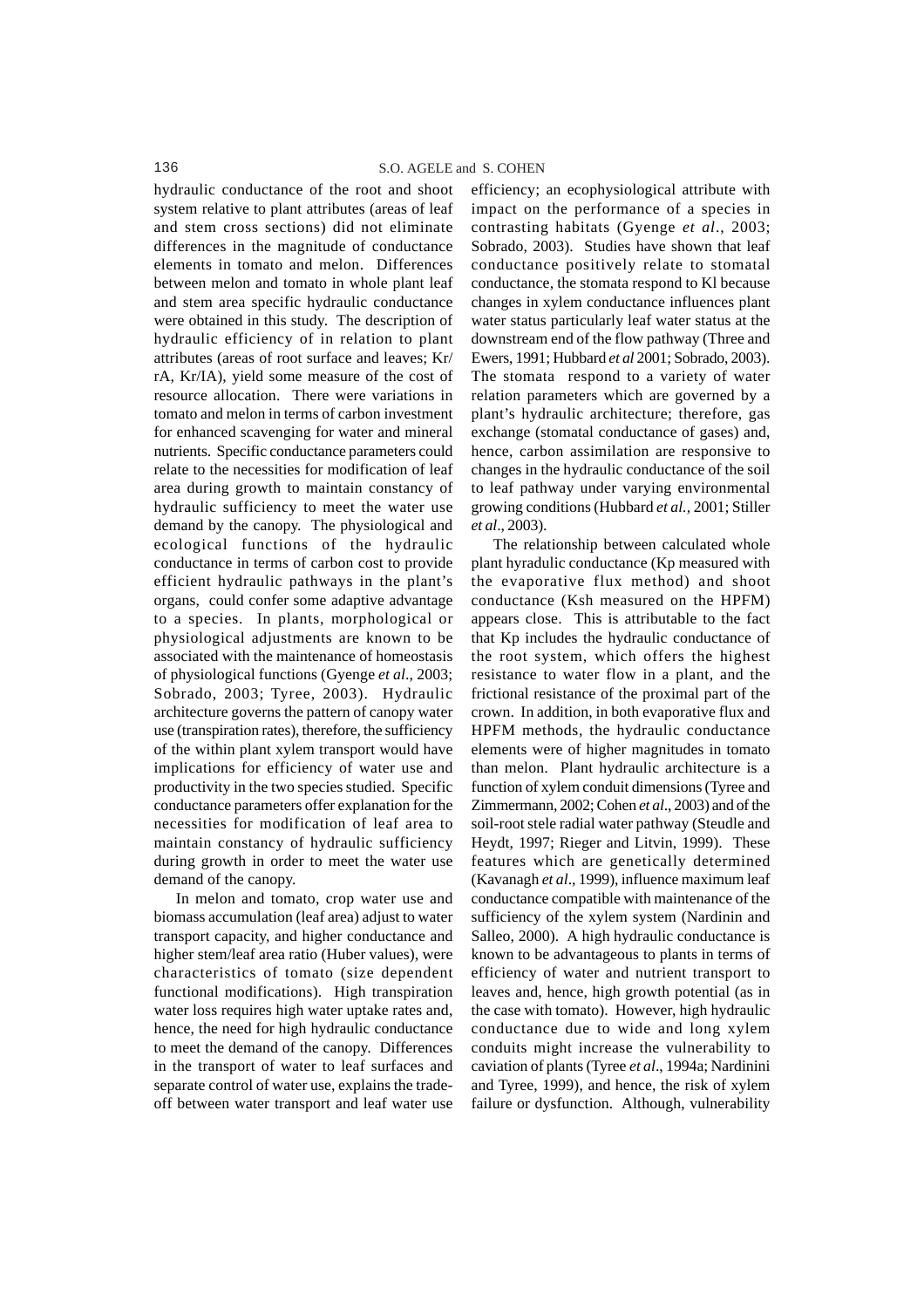to cavitation seems to place a limit on the minimum water potential than can be reached in the xylem without including catastrophic xylem dysfunction (Tyree and Sperry, 1989; Salleo *et al*., 2000), high specific leaf conductivities may facilitate the avoidance of xylem cavitation by prevention of xylem tension (pwp) from reaching levels that will cause cavitation/embolism. However, little is known of how vulnerable the xylem of most herbaceous species is to cavitation. On the other hand, if refilling or embolized xylem exists in these species possibly through mechanisms such as root pressure, recovery embolized xylem's with therefore be important to recovery of productivity after episode of drought (Stiller *et al*., 2003).

## **CONCLUSION**

Coupling of the root to shoot system (root-shoot communications), and whole plant regulation of water flux are present in melon and tomato. Under high transpiration/evaporative flux, total plant resistance is dominated by roots and leaf (canopy) resistance; a complex regulation that is difficult to dissect. The resistance of the vascular system influences water movement along gradient of total water potential, hence, high hydraulic conductance in tomato means that a relatively large gradient of water potential is needed to move enough water through the plant to maintain a given transpiration rate. The measurement of plant hydraulic parameters on whole shoot is referenced to their effect on water supply to leaves, this provides a comprehensive impressions of the actual hydraulic conductivity of the plants is obtained at maximum transpiration from the relation maximum day time evaporative flux and maximum diurnal drop in water potential (øpd-ø min). Some balancing between water transport capacity and evaporative flux to the supporting leaf area is evident. The sensitivity of leaf water potential offers osmotic regulation or protection, which could aim at maintaining constant hydraulic sufficiency in the species. The relation of water transport characteristics to plant variables/growth attributes indicates convergence of physiological functions in melon and tomato.

## **REFERENCES**

- Alarcon, J.J., Domingo, R., Green, S.R., Nicolas, E. and Torrecillas, A. 2003. Estimation of hydraulic conductance within field-grown apricot using sap flow measurements. *Plant and Soil* 251, 125-135.
- Alarcon, J.J., Domingo, R., Greeen, S., Sanchez-Blanco, M.J., Rodriguez, P. and Torrecillas, A. 2000. Sap flow a ana indicator of transpiration and the water status of young apricot trees. *Plant and Soil* 227: 77-85.
- Clearwater, M.J. and Meinzer, F.C. 2001. Relationships between hydraulic architecture and leaf photosynthetic capacity in nitrogen fertilised Eucalyptus gradis trees. *Tree Physiol.* 21:683-690.
- Cohen, S., Bennink, J. and Tyree, M.T. 2003. Air method measurements of apple vessel length distributions with improved apparatus and theory. *Journal of Experimental Botany* 54:389-397.
- Gyenge, J.F., Fernandez, M.E. and Schlicheter, T.M 2003. Water relations of podorosa pines in patagonia Argentina: implications for local water resources and individual growth. *Trees* 17:417-423.
- Hubbard, R.M., Ryan, M.G. Stiller, V. and Sperry, J.S. 2001. Stomatal conductance and photosynthesis vary linearly with plant hydraulic conductance in ponderosa pine. *Plant, Cell and Environment* 24:13-121.
- Jones, J.W., Zur, B., Boote, K.J. and Hammond, L.C. 1982. Plant resistance to water flow in field soybeans. 1. Non limiting soil moisture. *Agronomy Journal* 74:92 - 98.
- Kavanagh, K.L., Bond, B.J. Aitken, S.N. Gartner, B.L. and Knowe, S. 1999. Shoot and root vulnerability to cavitation in for populations of Douglas-fir seedlings. *Tree Physiology* 19:31-37.
- LoGullo, M.A., Nardini, A, Trifilo, P. and Salleo, S. 2003. Changes in leafy hydraulics and stomatal conductance following drought stress and irrigation in Ceratonia siliqual (Carob tre). *Physiology of Plants* 117:186- 194.